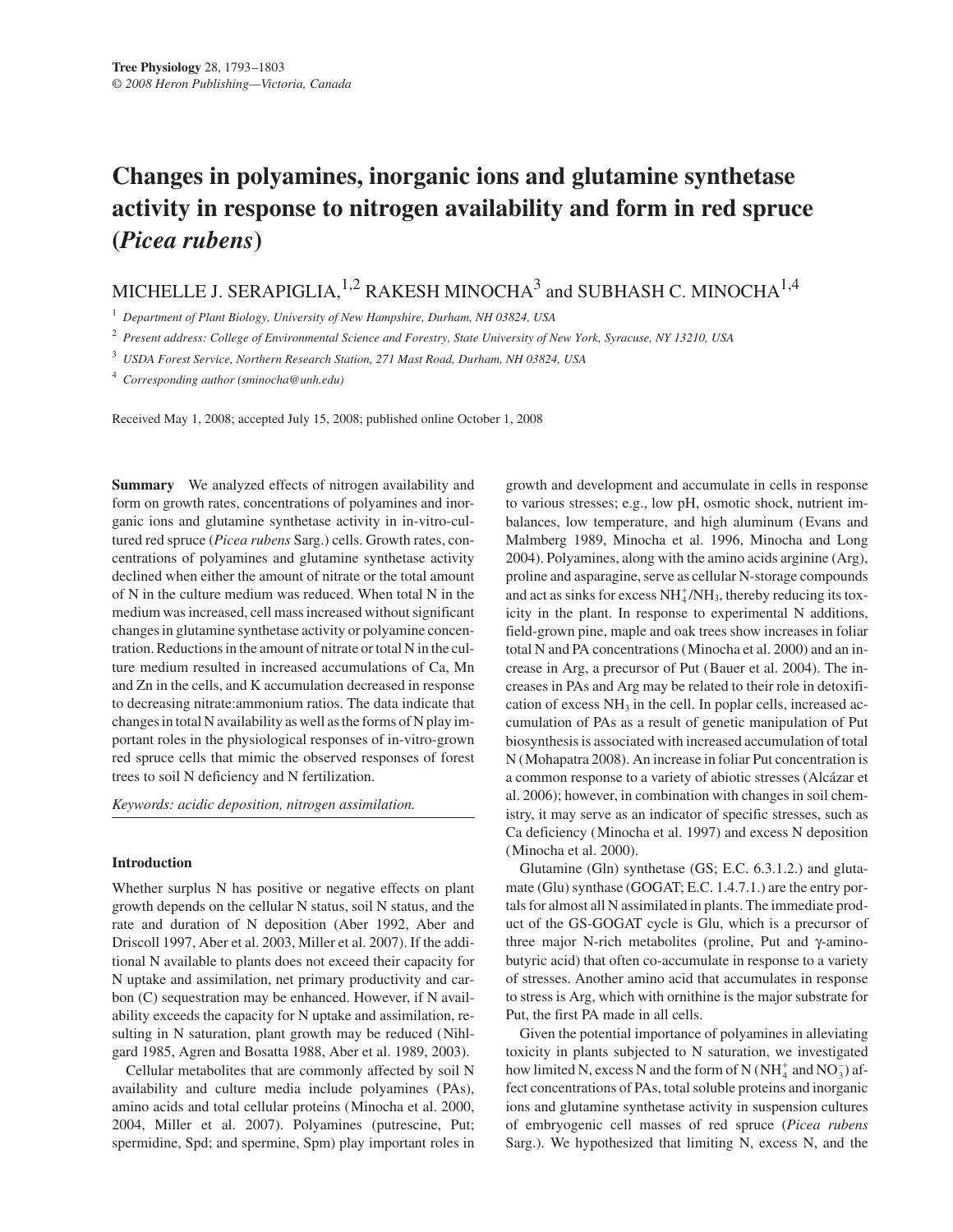$NO<sub>3</sub><sup>+</sup>:NH<sub>4</sub><sup>+</sup>$  ratio affect not only the cellular concentrations of these metabolites but also the concentration of total soluble proteins and cellular ionic balance. In a culture medium saturated in total N, we found that the extra N was tolerated by the cells without harm. However, a reduction in total N or in the amount of  $NO_3^-$  in the medium (which lowers the  $NO_3^-$ : $NH_4^+$ ratio) caused reductions in growth and GS activity, decreased concentrations of PAs and K, and increased concentrations of Ca, Zn, Mn and Mg. These results are analogous to the observed responses of field-grown forest trees to soil N deficiency and N supplementation, demonstrating the potential usefulness of cell cultures as a model experimental system for biochemical and physiological studies of mature trees.

#### **Materials and methods**

### *Red spruce cell cultures*

Suspension cultures of red spruce embryogenic cell masses were maintained in modified half-strength Litvay's medium (Litvay et al. 1981) as described by Minocha et al. (1996). The modifications included 7.25 µM Fe-EDTA, 0.1% (w/v) casein hydrolysate, 3.42 mM L-Gln, 9.05 µM 2,4-dichlorophenoxyacetic acid (2,4-D), 4.44  $\mu$ M benzyladenine and 2% (w/v) sucrose; adjusted to pH 5.7 before autoclaving. Suspension cultures were subcultured weekly by transferring 15 ml of the 7-day-old cell suspension to 45 ml of fresh medium in a 250-ml Erlenmeyer flask. The flasks were kept on a gyratory shaker at 120 rpm in the dark at 25 °C. The cell line RS-Z5 used for all experiments has been maintained at the USDA Forest Service Northern Research Station, Durham, NH, for several years.

## *Nitrogen treatments*

Seven-day-old cell suspensions were transferred to sterile 50-ml conical tubes. The cells were allowed to settle to the bottom, washed twice with N-free medium by decantation (centrifugation was not used because it damaged the cells), and transferred to a Florence flask. While stirring slowly with a magnetic stirrer, 15-ml aliquots were transferred to 250-ml Erlenmeyer flasks containing 45 ml of medium modified for each N treatment. In the control medium, the inorganic N sources were  $10.31$  mM NH<sub>4</sub>NO<sub>3</sub> and  $9.40$  mM KNO<sub>3</sub>, with a  $NO_3^-$ :NH<sup>+</sup> ratio of 2:1. Three sets of inorganic N treatments were tested. In the first set, KNO<sub>3</sub> was excluded from the medium and the amount of  $NH<sub>4</sub>NO<sub>3</sub>$  was altered to test the effect of different amounts of total N in the presence of equimolar ratios of NO<sub>3</sub> and NH<sup>+</sup><sub>4</sub> in contrast to the ratio of 2:1 in the control medium. The treatments consisted of (a) 2.57 mM (0.25×) NH4NO3; (b) 5.15 mM (0.5×) NH4NO3; (c) 10.31 mM (1.0×)  $NH<sub>4</sub>NO<sub>3</sub>$ ; and (d) the control medium, i.e., 10.31 mM  $NH<sub>4</sub>NO<sub>3</sub>$ and  $9.40 \text{ mM KNO}_3$ . Potassium acetate was used to compensate for K in these treatments. The second set of N treatments had reduced amounts of total N in the medium (i.e.,  $0.25 \times$  and  $0.5 \times$  control values), with the NO<sub>3</sub>:NH<sub>4</sub><sup>+</sup> ratio held constant at 2:1. The treatments were: (a)  $2.57$  mM (0.25 $\times$ ) NH<sub>4</sub>NO<sub>3</sub> and 2.35 mM (0.25 $\times$ ) KNO<sub>3</sub>; (b) 5.15 mM (0.5 $\times$ ) NH<sub>4</sub>NO<sub>3</sub> and  $4.70 \text{ mM } (0.5 \times) \text{ KNO}_3$ ; and (c) the control medium. The third set of N treatments had excess total N in the growth medium (i.e.,  $1.5 \times$  and  $2 \times$  control values), with the ratio of NO<sub>3</sub> to NH<sup>+</sup><sub>4</sub> held constant at 2:1. The treatments were (a) 15.46 mM (1.5 $\times$ )  $NH_4NO_3$  and 14.10 mM (1.5×) KNO<sub>3</sub>; (b) 20.61 mM (2×)  $NH<sub>4</sub>NO<sub>3</sub>$  and 18.79 mM (2x) KNO<sub>3</sub>; and (c) the control medium.

All treatments consisted of three replicates and each experiment was repeated two or three times unless specified otherwise. Cells were collected at 24, 48 and 72 h after culture in the control or treatment media by vacuum filtration on Miracloth (Calbiochem).

# *Glutamine synthetase (GS) enzyme assays*

Extraction of GS from cell cultures followed a modification of the procedure described by Peat and Tobin (1996). Cells were homogenized in extraction buffer (250 mM Tris, pH 7.2, 1 mM dithiothreitol, 1 mM EDTA, 1 mM 2-mercaptoethanol, 1 mM reduced glutathione, 10 mM MgSO47H2O, and 5 mM Glu) with a Polytron (PT 3000, Eppendorf) at 20,000 rpm for 30 s at 4 °C. The homogenate was centrifuged (10 min, 14,000 *g*, 4°C) and the supernatant used for enzyme assay as described by Rhodes et al. (1975), with minor modifications. The 2-ml reaction mix contained 18 mM ATP (pH 7.2), 6 mM hydroxylamine, 92 mM Glu, 50 mM imidizole-HCl (pH 7.2), 45 mM MgSO4H2O, 400 µl of the extract and 700 µl of extraction buffer. The reaction mixture was incubated at 30 °C for 60 min and stopped by adding 1.0 ml of ferric chloride reagent  $(8 \text{ g} \text{ FeCl}_3 \text{ and } 10 \text{ g} \text{ trichloroacetic acid in } 250 \text{ ml of } 0.5 \text{ M}$ HCl). The absorbance of the product glutamyl-γ-hydroxamate was measured at 540 nm. Protein concentration was determined by the procedure of Bradford (1976) with Bio-Rad dye reagent.

## *Analyses of polyamines and inorganic ions*

To extract PAs from cultured cells, samples comprising a 1:4  $(w/v)$  ratio of cells (200 mg fresh mass) and 5% perchloric acid were frozen  $(-20 \degree C)$  and thawed (room temperature) three times to extract PCA-soluble PAs. The procedure for dansylation and quantification of PAs was as described by Minocha et al. (1994), with heptanediamine as internal standard. The dansyl-PAs were analyzed by HPLC using a gradient of acetonitrile (40 to 100%) and 10 mM heptanesulfonic acid, pH 3.4, on a reversed-phase Pecosphere  $C_{18}$  column (Minocha et al. 1990). Data were integrated using TotalChrom Workstation software (Perkin Elmer Instruments LLC, Shelton, CT).

The PCA extracts for PA analyses were also analyzed for inorganic ions. Each sample was diluted 50× with double deionized water, and analyzed by simultaneous inductively coupled plasma-axial emission spectrophotometry (Varian). For each sample, the pump rate was set at 15 rpm and three replicate readings were taken. All emission readings were analyzed against a prepared set of five standards containing the ions of interest, using the Varian computer software, ICP Vista PRO Version 3.0.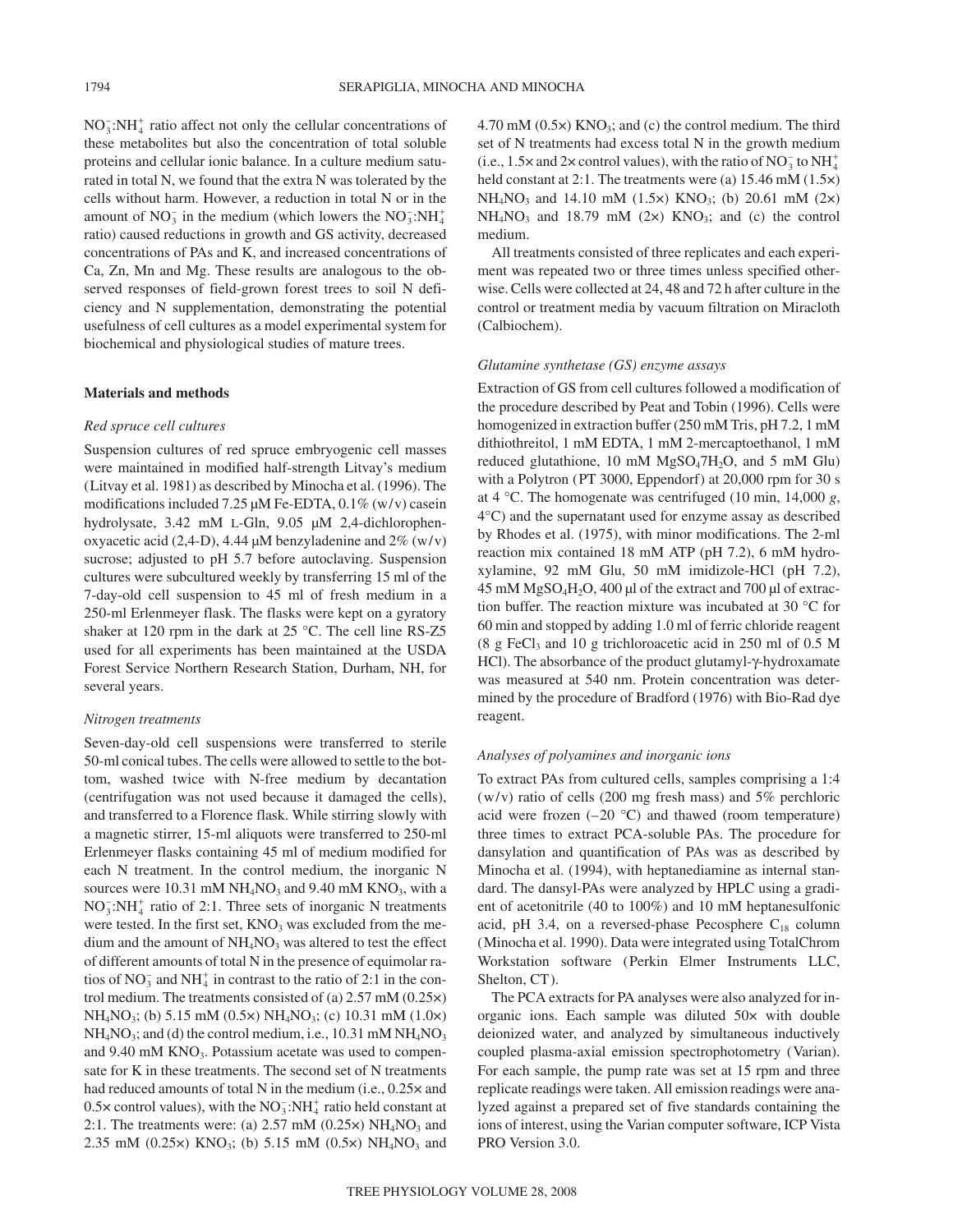# *Statistical analysis*

For all experiments involving quantitative analyses, the data were subjected to a two-way analysis of variance (ANOVA) with treatment and time as blocking factors. Tukey's test was performed after ANOVA to determine significance between treatments at  $P = 0.05$ .

# **Results**

# *Cell growth*

In all treatments where  $KNO<sub>3</sub>$  was absent or where total N was reduced, cell mass per flask was significantly lower than in the control cultures (Figures 1A and 1B). The reduction was detectable within 24 to 48 h, and there was a more than 50% reduction in cell mass per flask at 48 h. The adverse effect of reduced  $NO_3^-$  on cell growth increased with increasing amount of  $NH<sub>4</sub>NO<sub>3</sub>$  in the medium. The greatest reduction in cell mass in response to reduced total N was in the medium with the lowest total N content. When total N in the medium was twice that of the control medium, there was a small but significant increase in cell mass at 48 and 72 h, which was not proportional to the increase in medium N concentration (Figure 1C).

## *Glutamine synthetase (GS) activity*

Figure 2A shows that GS activity was significantly reduced in cells grown in the absence of KNO<sub>3</sub>, the effect being detectable at 48 h and thereafter. The lowest GS activity was observed at 72 h in cells growing in the medium with the highest NH<sub>4</sub>NO<sub>3</sub> concentration. In cells grown in control medium, GS activity was 4- to 10-fold higher than in cells in the other treatments. Enzymatic activity either increased or did not change significantly with time in the control cultures, whereas it decreased with time in cells grown in the absence of KNO<sub>3</sub>.

Cells grown in media containing a reduced amount of total N had significantly reduced GS activity compared with control cells, at all sampling times (Figure 2B). Furthermore, the difference in GS activity between the control and treated cells increased with time of incubation in media containing reduced amounts of total N. In media with a high total N content, there were no significant changes in GS activity at any time, with GS activity showing saturation in cells grown in medium containing the full N complement (Figure 2C).

#### *Total soluble proteins*

A reduction in the  $NO_3^-$ : $NH_4^+$  ratio in the medium (i.e., in the absence of  $KNO<sub>3</sub>$ ) resulted in a decline in total soluble protein concentration at 48 h, particularly in cells grown in medium containing  $0.5 \times NH_4NO_3$  (Figure 3A), whereas no significant effect was found at  $0.25 \times NH_4NO_3$ . The amount of protein decreased with time of incubation in cells cultured in the presence of  $0.5 \times NH_4NO_3$ . At 48 and 72 h in medium containing 1.0× NH4NO3, total cell mass was insufficient for protein analysis; thus there are no data for these times. Lowering the amount of total N in the medium caused a reduction in total soluble protein concentration of the cells of up to 50–60% (Figure 3B); the effect was seen within 24 h and increased



Figure 1. Effects of the concentration and form of N on the yield (cell mass,  $g_{FW}$  per flask; 60 ml culture) of red spruce cell cultures at different times following transfer to fresh medium. (A) Different concentrations of  $NH<sub>4</sub>NO<sub>3</sub>$  in the absence of  $KNO<sub>3</sub>$ ; (B) reduced total N in the medium; and (C) increased total N in the medium. The total N in the control medium was 10.31 mM  $NH_4NO_3 + 9.40$  mM  $KNO_3$ . Values are means ± SE of six replicates from two experiments. An asterisk ( $\star$ ) indicates the treatment was significantly different ( $P = 0.05$ ) from the control.

with time. Increased amounts of total N in the medium did not significantly alter the total soluble protein concentration (Figure 3C).

### *Polyamines*

Figures 4A–C show the concentrations of the three major PAs at various times in cells cultured in media containing different concentrations of  $NH<sub>4</sub>NO<sub>3</sub>$  in the absence of  $KNO<sub>3</sub>$ . At all times, Put was the predominant PA in the cells followed by Spd and Spm. At 24 h there was no significant effect of the absence of  $KNO<sub>3</sub>$  on Put concentration (except at the highest  $NH<sub>4</sub>NO<sub>3</sub>$  concentration, where a small but significant increase was seen); however, by 48 h, a significant reduction in Put concentration was observed in cells in all treatments in which  $KNO<sub>3</sub>$  was absent (Figure 4A). All three concentrations of  $NH<sub>4</sub>NO<sub>3</sub>$  tested in the absence of  $KNO<sub>3</sub>$  had similar effects on Put at 48 and 72 h. The deleterious effect on Put concentration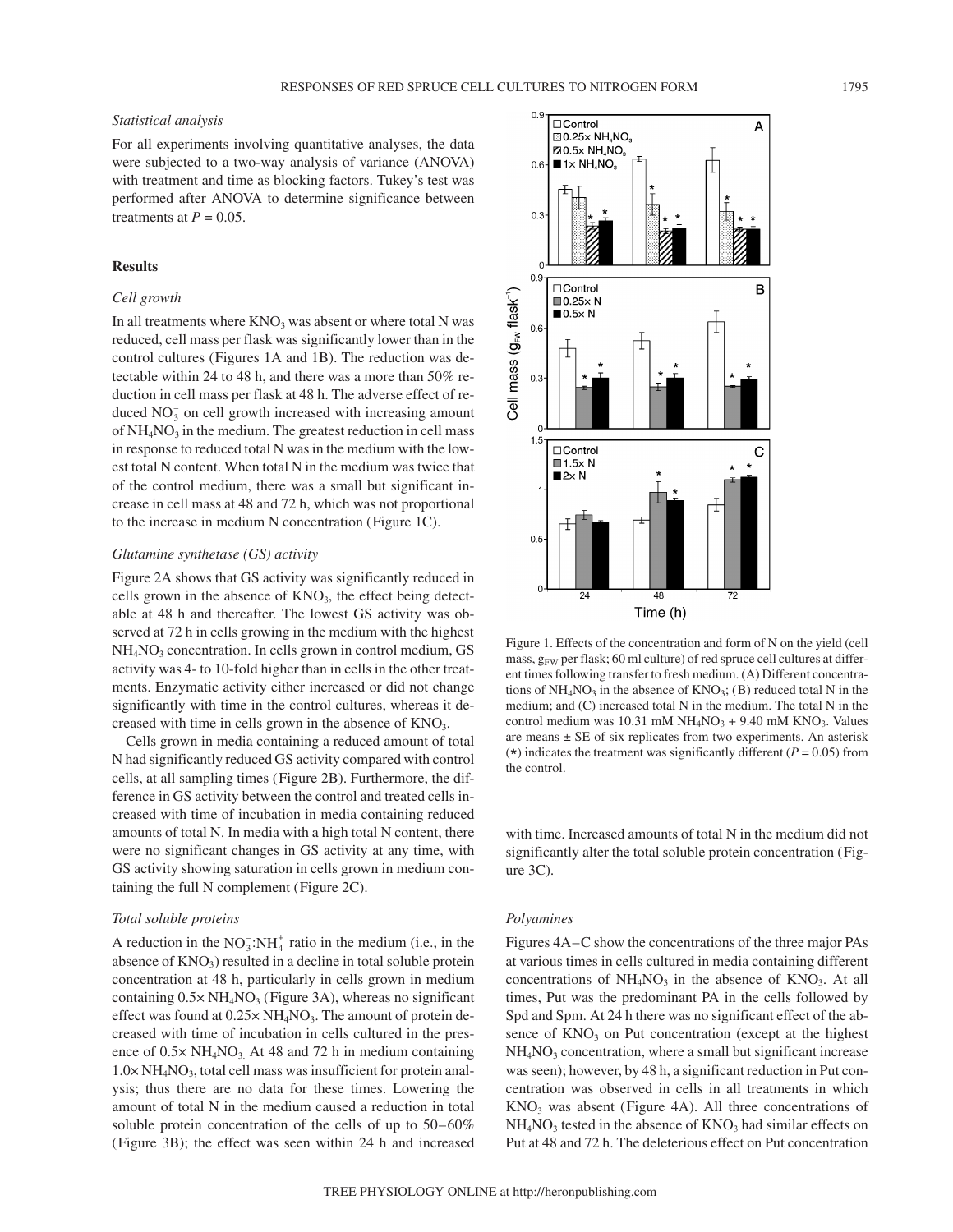



Figure 2. Glutamine synthetase (GS) activity (nmol glutamyl-γ-hydroxymate  $g_{FW}^{-1} h^{-1}$ ) in red spruce cell cultures at different times following transfer to fresh medium with different concentrations and forms of N. (A) Different concentrations of  $NH<sub>4</sub>NO<sub>3</sub>$  in the absence of  $KNO<sub>3</sub>$ ; (B) reduced total N in the medium; and (C) increased total N in the medium. The total N in the control medium was 10.31 mM  $NH_4NO_3 + 9.40$  mM KNO<sub>3</sub>. Values are means  $\pm$  SE of six replicates from two experiments. An asterisk  $(*)$  indicates the treatment was significantly different  $(P = 0.05)$  from the control.

of excluding  $KNO<sub>3</sub>$  from the culture medium increased over time.

The exclusion of  $KNO_3$  from the medium caused a significant reduction in Spd concentration within 24 h in all treatments with  $NH<sub>4</sub>NO<sub>3</sub>$  (Figure 4B). As with Put, the concentration of Spd progressively declined in the absence of  $KNO<sub>3</sub>$ ; however, it did not change much in the control cultures and so Spd concentrations were almost 10-fold lower in cells grown for 72 h in the absence of  $KNO_3$ . The effect of excluding  $KNO_3$ was qualitative in that the three concentrations of  $NH<sub>4</sub>NO<sub>3</sub>$ tested had similar effects on cellular Spd concentration at all times. Spermine, the least abundant of the three PAs, showed minimal variation in response to the treatments; however, its concentration declined over time in cells grown in the absence



Figure 3. Soluble protein concentrations in red spruce cell cultures at different times following transfer to fresh medium with different concentrations and forms of N. (A) Different concentrations of  $NH<sub>4</sub>NO<sub>3</sub>$ in the absence of  $KNO_3$ ; (B) reduced total N in the medium; and (C) increased total N in the medium. The total N in the control medium was 10.31 mM  $NH_4NO_3 + 9.40$  mM  $KNO_3$ . Abbreviation: NA = data unavailable because of the low yield of cell mass. Values are means  $\pm$ SE of six replicates from two experiments. An asterisk (\*) indicates the treatment was significantly different  $(P = 0.05)$  from the control.

of  $KNO<sub>3</sub>$  (Figure 4C).

A reduction in total N in the medium had effects similar to those observed in cells cultured in the absence of  $KNO<sub>3</sub>$ . Thus, there was a several-fold decrease in cellular Put concentration at 48 and 72 h; the effect was not proportional to the reduction in total N in the medium, and the effect increased with time of incubation in cells grown at the two lower concentrations of N (Figure 4D). The concentrations of Spd and Spm also declined in response to a reduction in total N in the medium; in both cases the effects were seen within 24 h of treatment and they increased with the time of incubation (Figures 4E and 4F). Increasing total N in the growth medium had no effect on any of the PAs studied, except for a small decline in Put concentration at 72 h (Figures 4G–I).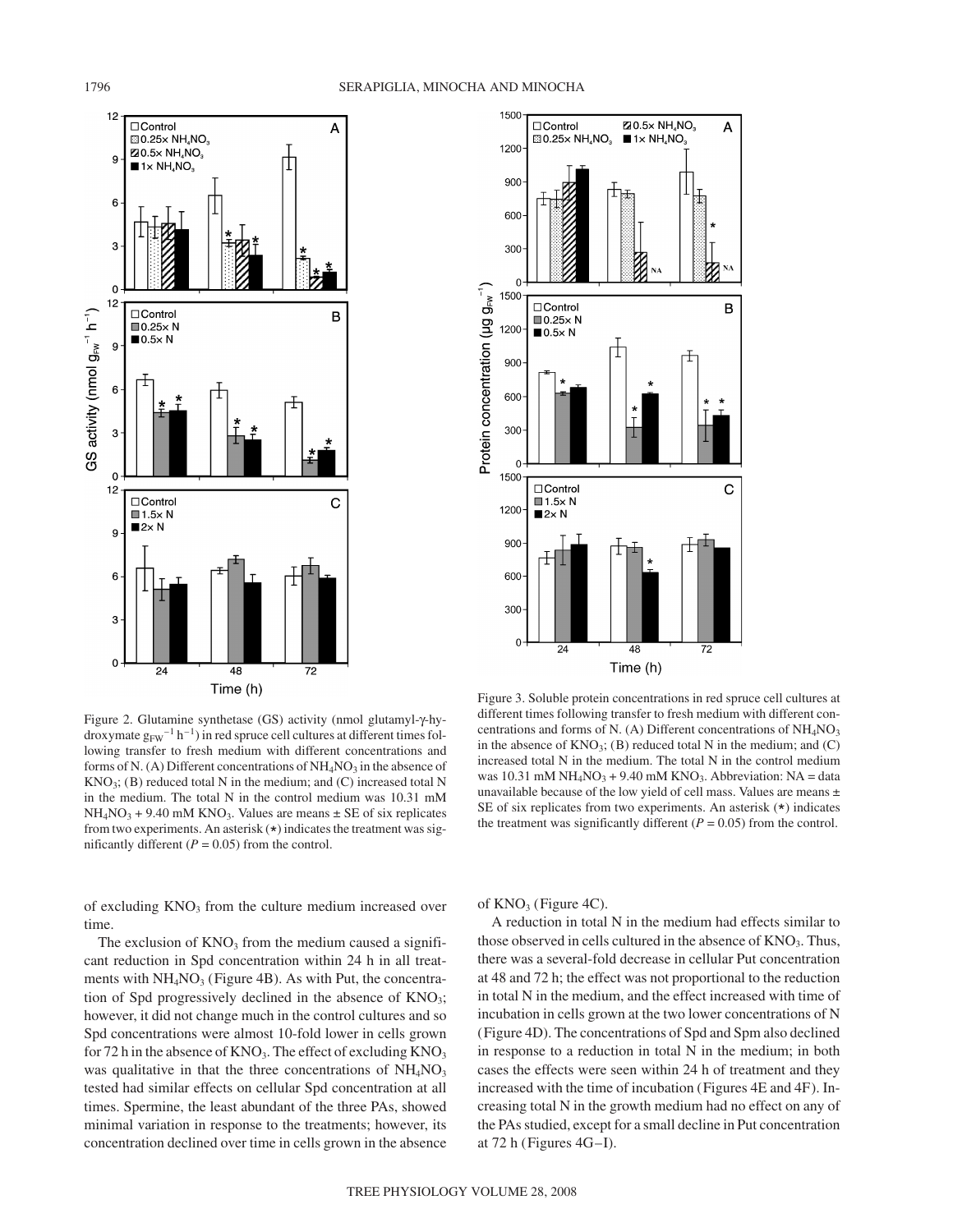

Figure 4. Cellular polyamine concentrations in red spruce cell cultures at different times following transfer to fresh medium with different concentrations and forms of N. (A−C) Different concentrations of  $NH<sub>4</sub>NO<sub>3</sub>$  in the absence of KNO3; (D−F) reduced total N in the medium; and (G−I) increased total N in the medium. The total N in the control medium was  $10.31$  mM NH<sub>4</sub>NO<sub>3</sub> + 9.40 mM KNO<sub>3</sub>. Values are means  $\pm$ SE of three replicates from a representative experiment. An asterisk  $(\star)$  indicates the treatment was significantly different  $(P = 0.05)$ from the control.

## *Inorganic ions*

Changes in the concentration of total N and the  $NO_3^-$ :NH<sub>4</sub><sup>+</sup> ratio in the culture medium had variable effects on the accumulation of inorganic ions (Figure 5). The cellular concentration of Ca did not change over time in the control cultures. Cells cultured in media from which KNO<sub>3</sub> was omitted accumulated more Ca at all times than cells cultured in control medium; the maximum difference occurring at 72 h. At the highest concentration of  $NH<sub>4</sub>NO<sub>3</sub>$  in the medium (1.0 $\times$ ) in the absence of  $KNO<sub>3</sub>$ , the increase in Ca accumulation was less than that at lower concentrations of  $NH<sub>4</sub>NO<sub>3</sub>$  (Figure 5). The accumulation of both Zn and Mn showed trends similar to those seen for Ca; in cells grown in the absence of  $KNO_3$ , Zn accumulation was up to 6-fold higher and Mn was almost 10-fold higher at 72 h (Figure 5). In contrast, K accumulation was adversely affected by lowering the  $NO_3^-$  concentration of the medium, even though the total amount of K in the medium was held constant. Except in cells grown for 72 h in medium containing the lower concentration  $(0.25 \times)$  of NH<sub>4</sub>NO<sub>3</sub> where Mg accumulation was higher than in control cells, no significant difference was seen in P or Mg accumulation in cells grown in the various N treatments (Figure 5).

Lowering the amount of total N in the medium resulted in increased accumulations of Ca, Zn, Mn and to some extent Mg, whereas there were no effects on the accumulation of K (except a small reduction at 72 h in medium containing 0.25× total N) and soluble P (Figure 6). As in the set of experiments conducted in the absence of  $NO_3^-$ , the effect of lowering the amount of total N was greatest for Mn accumulation which increased 10- to 12-fold compared with control values. The effects for most ions tested were concentration dependent; i.e., the lower the N concentration the greater the accumulation. The changes with time were relatively small for each ion. Elevated amounts of total N in the growth medium had no significant effect on the uptake of any of the ions analyzed at any time (Figure 7).

## **Discussion**

We studied red spruce cell cultures as an experimental model system to examine the effects of altered N availability in the medium on the yield of cell mass, GS activity, and the concentrations of proteins, PAs and inorganic ions. It was envisioned that the results will help us understand the relationships of reduced and elevated N availability with cell physiology in red spruce, with the possibility of gaining insights into red spruce decline in the Northeastern United States (Holldampf and Barker 1993). We found that changes in the availability of total N as well as in the form of N, particularly the  $NO_3^-$ :NH $_4^+$  ratio, played important roles in the physiological responses of red spruce cells, and that these responses were analogous to those observed in long-term field studies with forest trees.

The preference for  $NH_4^+$  over  $NO_3^-$  varies among species, with most conifers having a stronger preference for  $NH<sub>4</sub><sup>+</sup>$  as compared to angiosperms (Ingestad 1979, Lavoie et al. 1992, Kronzucker et al. 1996). Although the availability of  $NH_4^+$  in most agricultural soils is low compared with that of  $NO_3^-$ , and plants utilize significantly more  $NO_3^-$  than  $NH_4^+$  overall, the reverse situation may exist in some forest soils where  $NH<sub>4</sub><sup>+</sup>$  can sometimes be phytotoxic (Britto and Kronzucker 2002, Miller and Cramer 2004). In cell cultures,  $NH_4^+$  is assimilated before NO<sub>3</sub> and our results provide further support to earlier findings that high amounts of  $NH<sub>4</sub><sup>+</sup>$  can be phytotoxic (Farquhar et al. 1980, Durzan 1987, Schjoerring et al. 2000, Britto and Kronzucker 2002, Miller and Cramer 2004, Miller et al. 2007),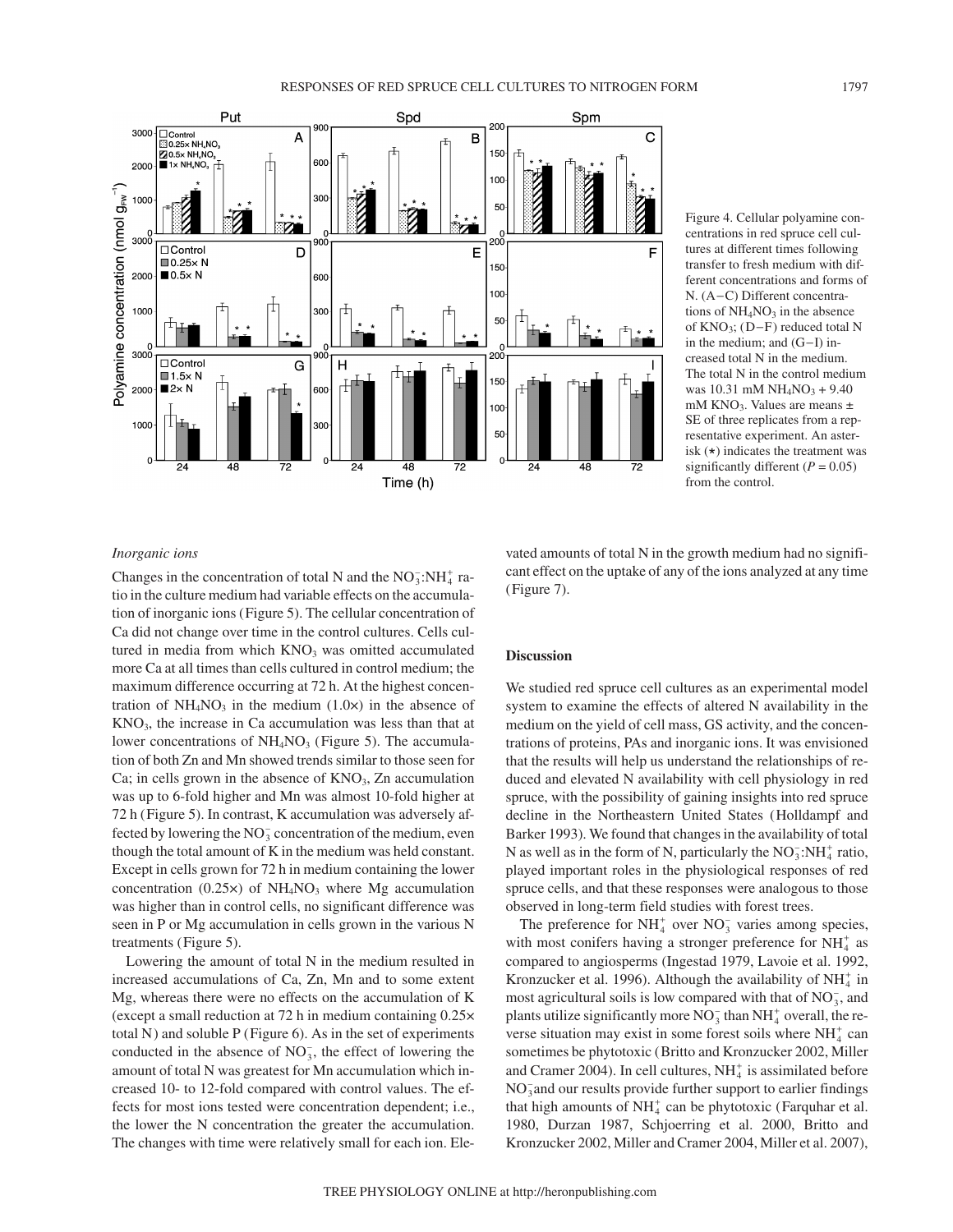

Figure 5. Effects of different concentrations of  $NH<sub>4</sub>NO<sub>3</sub>$  in the absence of  $KNO<sub>3</sub>$ on the concentration of exchangeable ions in cultured red spruce cells at different times following transfer to fresh medium. Values are means  $\pm$  SE of six replicates from two experiments. An asterisk (\*) indicates the treatment was significantly different  $(P = 0.05)$  from the control.

particularly when the availability of  $NO_3^-$  is low. We found that a reduction in  $NO_3^-$  concentration in the medium caused reductions in GS activity, total soluble protein, cellular PAs and cellular K, and an increase in cellular Ca, Zn and Mn, resulting in a reduction in cell mass.

# *Nitrogen, cell growth and glutamine synthetase*

Whether  $NH_4^+$  or  $NO_3^-$  is the available N source, it must be assimilated into Gln, the formation of which is catalyzed by GS (Vance 1997, Cruz et al. 2006). A plant's tolerance of high N is related to its capacity for N assimilation, which in part depends on GS activity (Cruz et al. 2006). When available N exceeds the assimilatory capacity of the plant, GS activity can be inhibited, resulting in an accumulation of  $NH<sub>3</sub>$  in the cells (Farquhar et al. 1980, Finnemann and Schjoerring 1999, Schjoerring et al. 2000), which becomes cytotoxic (Cruz et al. 2006). Our results are consistent with the findings of Finnemann and Schjoerring (1999) showing that there is an upper limit for GS expression and activity. In red spruce cells, GS activity declined with decreasing total N concentration in the medium but did not increase with higher than normal N concentration in the medium, indicating that the culture medium was probably N saturated. Activity of GS was also affected by the  $NO_3^-$ :  $NH<sub>4</sub><sup>+</sup>$  ratio, possibly leading to  $NH<sub>3</sub>$  toxicity, which was responsible for the observed reduction in cell mass.

Studies with Norway spruce showed that the accumulation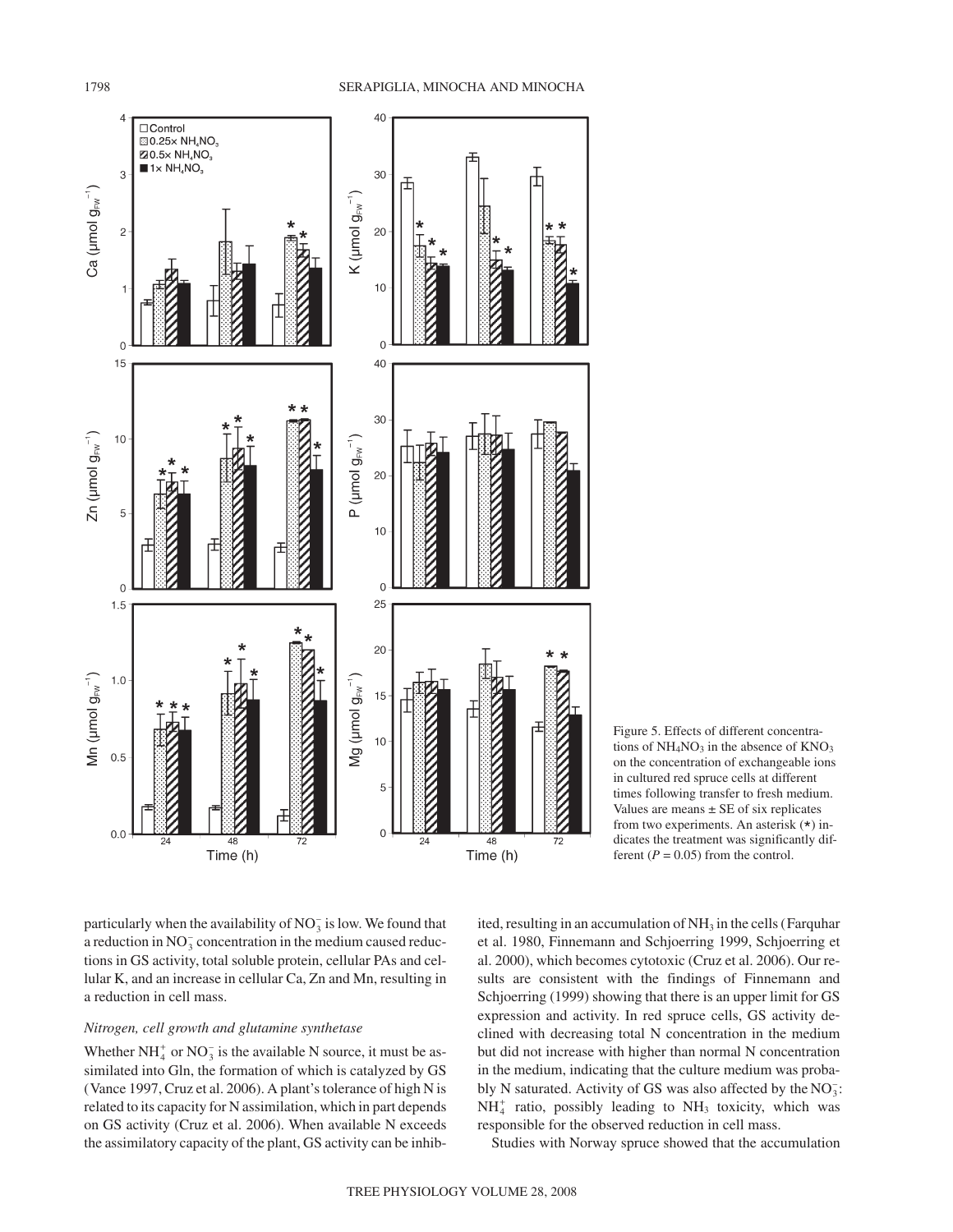

Figure 6. Effects of reduced total N on the cellular concentration of exchangeable ions in red spruce cell cultures at different times following transfer to fresh medium. Values are means  $\pm$  SE of six replicates from two experiments. An asterisk (\*) indicates the treatment was significantly different  $(P =$ 0.05) from the control.

of  $NH_4^+$  in seedlings increased when the  $NO_3^-$ : $NH_4^+$  ratio was lowered (Aarnes et al. 1995). Our finding of reduced cell mass yield per flask in treatments involving a reduction in the  $NO_3^-$ :  $NH<sub>4</sub><sup>+</sup>$  ratio (i.e., in the absence of  $KNO<sub>3</sub>$ ) corroborates the response seen in Norway spruce seedlings. Our results further showed that it was not the absolute concentration of  $NH<sub>4</sub><sup>+</sup>$  in the medium that determined its toxicity, because  $NO<sub>3</sub><sup>-</sup>$  in the medium reduced or alleviated  $NH<sub>4</sub><sup>+</sup>$  toxicity, when present at higher concentrations than  $NH_4^+$ .

Under normal cell culture conditions, the pH of the growth medium tends to decline as  $NH<sub>4</sub><sup>+</sup>$  is assimilated: the pH does not increase until  $NO_3^-$  consumption begins (Durzan 1987, Minocha 1987). It can thus be argued that the uptake of  $NO_3^-$ 

which can reduce  $NH<sub>4</sub><sup>+</sup>$  toxicity, occurs by a low-efficiency transport system that operates constitutively even in the presence of  $NH_4^+$ —the existence of such systems is well established in plants (Kronzucker et al. 1996, Miller et al. 2007). Part of the survival mechanism for plant cells in culture is to maintain an ionic balance to create pH-buffering conditions. A doubling in the concentration of total N, as long as the  $NO_3^-$ :  $NH<sub>4</sub><sup>+</sup>$  ratio was high (2:1), had no deleterious effects on the cultures. However, when  $KNO<sub>3</sub>$  was omitted from the medium, which lowered the  $NO_3^-$ : $NH_4^+$  ratio, it may have altered the buffering capacity of the medium, causing the pH to drop even further, thus affecting ion uptake, including the uptake of cations, as well as cell growth. Disturbed assimilation of cations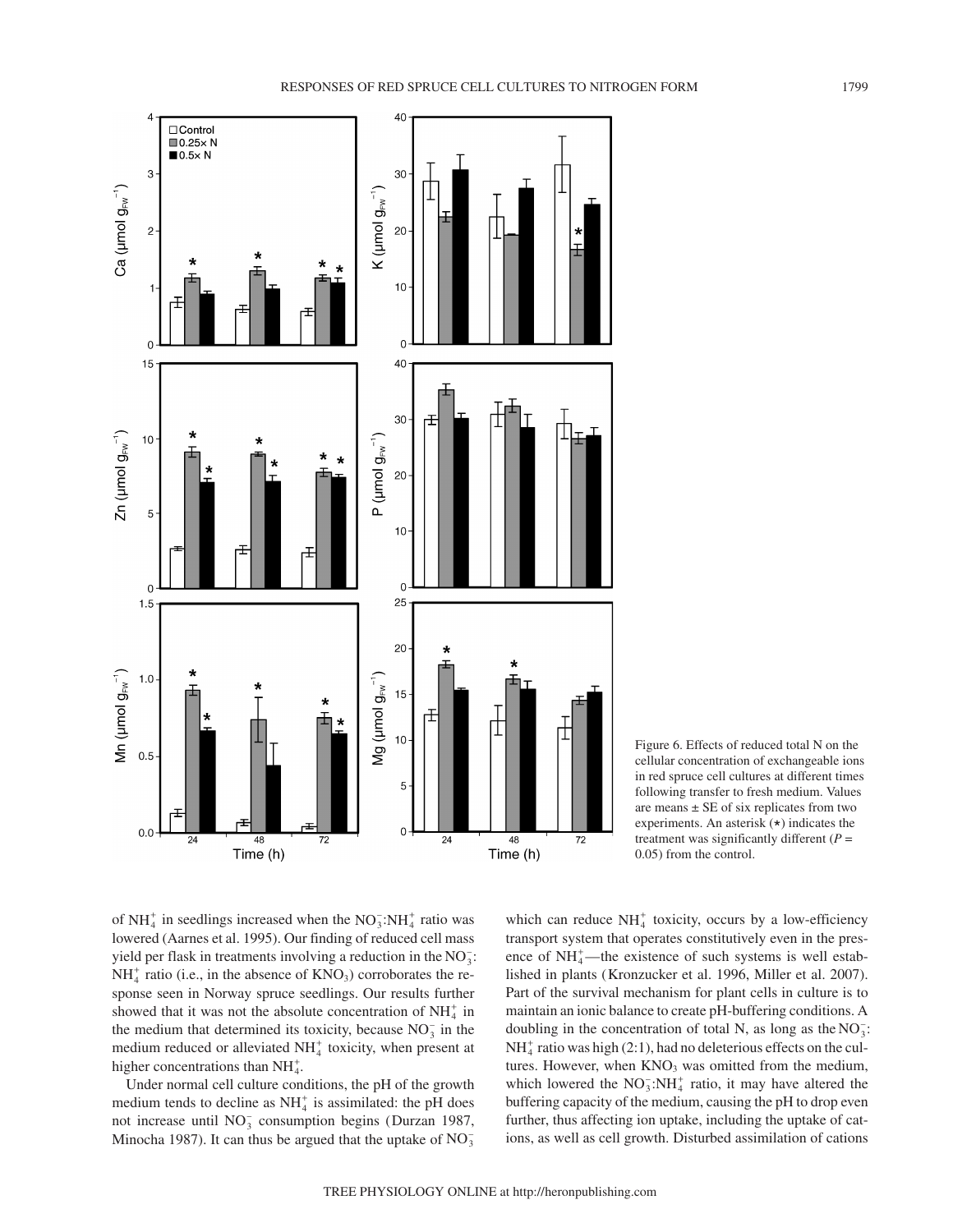

Figure 7. Effects of increased total N on the cellular concentrations of exchangeable ions in red spruce cell cultures at different times following transfer to fresh medium. Values are means  $\pm$  SE of six replicates from two experiments. An asterisk (\*) indicates the treatment was significantly different  $(P = 0.05)$  from the control.

was indicated by the observed increase in Mn uptake and decrease in K uptake, which together negatively affected the yield of cell mass. Ammonium toxicity in the absence of  $NO_3^$ is further indicated by the decrease in concentrations of PAs and soluble proteins and the reduction in GS activity. At the physiological level, a possible explanation for these reductions may be associated with the observed increase in Mn concentration, which is known to be cytotoxic in plants (Kabata-Pendias 2001).

# *Nitrogen and polyamines*

Polyamines are often found in millimolar quantities in plants; their high concentrations make them strong sinks for excess N

within the cell, thus helping to reduce cytotoxicity due to NH<sub>3</sub>. The biosynthesis of PAs relies in part on how much N can be assimilated by the cell, which makes the activity of GS a major factor in PA synthesis. Bhatnagar et al. (2001) observed a reduction in PAs in poplar cells in the presence of methionine sulfoximine, an inhibitor of GS activity. Furthermore,  $NH_4^+$ and  $NO_3^-$  have different effects on the accumulation of PAs. When  $NH<sub>4</sub>NO<sub>3</sub>$  was removed from the growth medium of tobacco cell suspension cultures, there was a significant decline in Put (Altman and Levin 1993); whereas there were marked increases in Put and Spd when  $KNO<sub>3</sub>$  was omitted from the culture medium. Our results were different, however, with a reduction in  $NO_3^-$  concentration in the medium causing a slight increase in Put at 24 h, although by 48 h, Put had declined by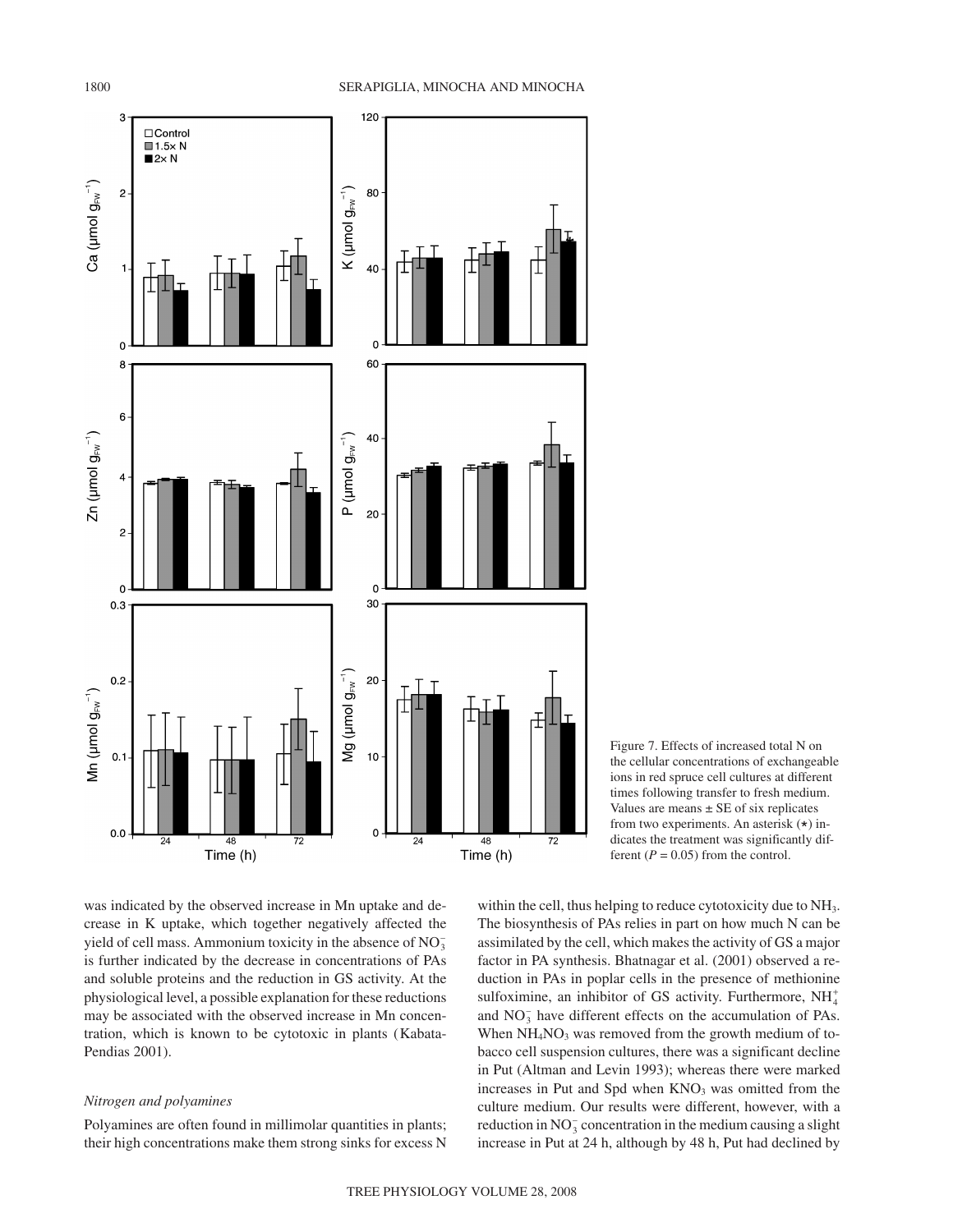almost 50%. Thus in red spruce cells, in the absence of KNO<sub>3</sub>, Put seems to respond first by increasing; i.e., a (stress) response to the absence of  $NO_3^-$  and the ensuing  $NH_4^+$  toxicity, then by decreasing due to reduced total N uptake and the sustained effects of  $NH<sub>4</sub><sup>+</sup>$  toxicity. The finding that there was no increase in GS activity or in PAs when N availability was higher than normal further supports the suggestion that the limiting factor for PA accumulation is N assimilation via GS. This suggestion is consistent with our earlier work with poplar cells, where supplementing the medium with  $NH<sub>4</sub>NO<sub>3</sub>$ did not enhance N sequestration in PAs (Minocha et al. 2004). It is also consistent with the reduction in soluble amino acid pools observed in red spruce cells grown under similar conditions (M.J. Serapiglia, R. Minocha, and S.C. Minocha, unpublished data).

Our control cell culture medium, with its high concentrations of both  $NH_4^+$  and  $NO_3^-$ , may be considered N saturated, whereas the forest soils in the northeastern United States are N limited, and thus should respond to N additions in a manner opposite to that seen in our study with cell cultures. However, even though the environments (the culture medium and the forest soil) differ in N saturation, it is likely that in both, PAs are reliable indicators of cellular N status. Long-term field studies have demonstrated that the accumulation of PAs, amino acids, and soluble proteins are enhanced in foliage of mature trees of several species (*Pinus resinosa* Ait, *Quercus rubra* L., *Acer rubrum* L.) in response to NH<sub>4</sub>NO<sub>3</sub> fertilization of N-limited soil (Minocha et al. 2000, Bauer et al. 2004). Thus the results of a study of mature trees in a long-term experiment lasting over a decade are analogous to our findings from short-term cell culture experiments.

Several-fold changes in Put concentration are commonly observed in response to a variety of stress responses, whereas Spd is a tightly regulated metabolite in plant cells even when its precursor Put shows major changes in response to a variety of chemical treatments like Al (Minocha et al. 1996) and Cd (Thangavel et al. 2007), or overproduction by genetic manipulation (Bhatnagar et al. 2001, 2002). However, small changes in Spd concentration have been observed in response to excess N as a result of acidic deposition across northern New England (Minocha et al. 1997), and in response to chronic N exposure at Harvard Forest (Minocha et al. 2000). In our study, large declines in cellular Spd concentration were seen under conditions of lower total N availability as well as to changes in the NO<sub>3</sub>:NH<sub>4</sub> ratio; no change in Spd concentration was seen, however, in response to excess N. Spermine, the least abundant of the three PAs also showed greater declines in response to lower total N availability and changes in the  $NO_3^-$ :NH<sub>4</sub> ratio than are commonly seen in response to most treatments in plant cells.

#### *Nitrogen and inorganic ions*

A large portion of forest decline research has implicated acid precipitation (lower soil pH) as the cause of Ca deficiency as a result of Al solubilization (Shortle and Smith 1988, Cronan and Grigal 1995, McNulty et al. 1996, Minocha et al. 1997). Declines in exchangeable Ca in organic soil horizons and in the foliage of conifers in response to acid precipitation and excess N deposition have been observed (Ericsson et al. 1993, Minocha et al. 1997). Putrescine seems to be the major PA involved in this response and is often inversely correlated with soil or foliar soluble Ca, or both (Minocha et al. 1997, 2000, Wargo et al. 2002, R. Minocha et al. unpublished data). Based on these findings, we speculate that the increased uptake of the divalent cations Ca, Mn and Zn (Figures 5 and 6) by our red spruce cells was a direct effect of a lowering in total N concentration or a changing  $NO_3^-$ :NH<sup> $+$ </sup><sub>4</sub> ratio (when NO<sub>3</sub> was lower), perhaps associated with a more rapid decrease in pH of the medium as a result of NH4 depletion. The inverse relationship between Ca accumulation and accumulation of PAs is consistent with previous findings in mature trees, including red spruce (Reggiani et al. 1993, Minocha et al. 1997, 2000). We speculate that the decrease in K accumulation when  $KNO<sub>3</sub>$  was replaced by K acetate in the culture medium permits cells to recover in some degree from an ionic imbalance caused by the form of N in the medium.

The observed increases in Ca and Mn accumulation and concomitant decrease in K accumulation together point to an increase in the production of reactive oxygen species (ROS) in cells cultured in a medium with low  $NO_3^-$  and high  $NH_4$ (Demidchik et al. 2003, Mori and Schroeder 2004, Cuin and Shabala 2007). Increased ROS formation could also explain the negative effects on cell mass and reductions in soluble protein concentration of culturing cells in the presence of low  $NO_3^-$  and high  $NH_4$  concentrations.

In conclusion, although an understanding of the metabolic reactions in mature tissues of trees is needed to fully comprehend the effects of N deficiency and N excess and N form at the cellular level, cell cultures provide many unique features as model experimental systems for biochemical and physiological studies compared with mature trees. For example, the observation that GS activity and PAs did not increase in red spruce cell cultures under conditions of supplemental N indicates that, when the cells are growing in N-saturating conditions, the cells can tolerate extra N without harm. This could be similar to the situation of N saturation in the field. Analogous to the findings of field studies with forest trees subjected to N depletion or long-term fertilization with  $NH<sub>4</sub>NO<sub>3</sub>$ , decreases in N concentration in the cell culture medium were accompanied by increased cellular concentrations of Ca, Zn, Mn and Mg. The reduction in  $NO_3^-$  concentration in the medium was probably responsible for the symptoms of  $\mathrm{NH}_4^+$  toxicity in the cell cultures, which also occurs in the field. Ammonium toxicity in the field is further exacerbated by the declining pH that accompanies  $NH_4^+$  uptake, particularly when  $NO_3^-$  leaching occurs in response to acid precipitation.

## **Acknowledgments**

The authors acknowledge the help of Stephanie Long (USDA Forest Service) for ion analysis and Sridev Mohapatra and Benjamin Mayer for analysis of polyamines. This research was partially funded by the USDA Forest Service and the NH Agricultural Experiment Station. The paper is Scientific Contribution No. 2331 of the New Hampshire Agricultural Experiment Station.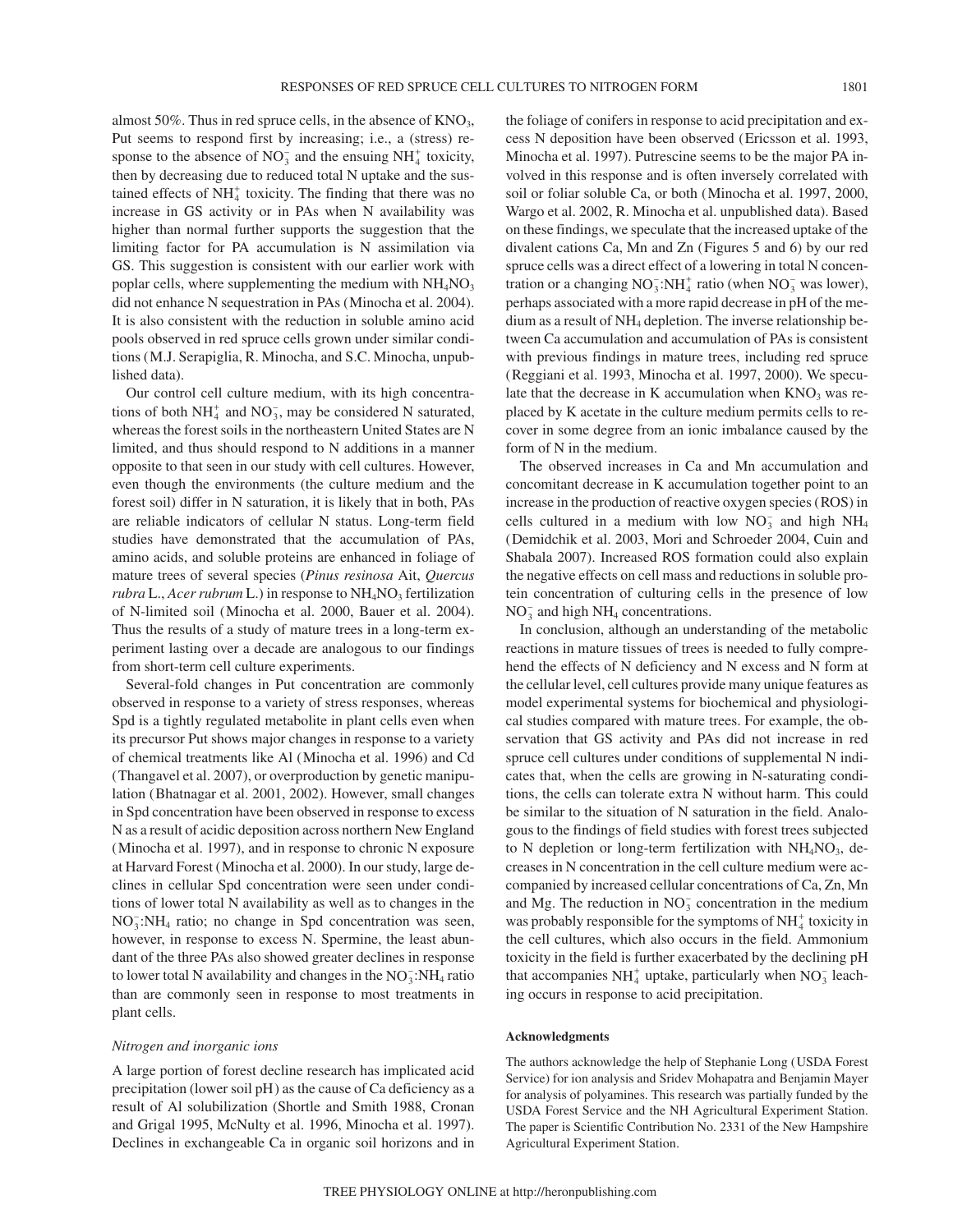### **References**

- Aarnes, H., A.B. Eriksen and T.E. Southon. 1995. Metabolism of nitrate and ammonium in seedlings of Norway spruce (*Picea abies*) measured by in vivo  $14N$  and  $15N$  NMR spectroscopy. Physiol. Plant. 94:384–390.
- Aber, J.D. 1992. Nitrogen cycling and nitrogen saturation in temperate forest ecosystems. Trends Ecol. Evol. 7:220–224.
- Aber, J.D. and C.T. Driscoll. 1997. Effects of land use, climate variation, and N deposition on N cycling and C storage in northern hardwood forests. Global Biogeochem. Cycles 11:639–648.
- Aber, J.D., K.J. Nadelhoffer, P. Steudler and J.M. Melillo. 1989. Nitrogen saturation in northern forest ecosystems. Bioscience 39: 378–386.
- Aber, J.D., C.L. Goodale, S.V. Ollinger, M.L. Smith, A.H. Magill, M.E. Martin, R.A. Hallett and J.L. Stoddard. 2003. Is nitrogen deposition altering the nitrogen status of northeastern forests? Bioscience 53:375–389.
- Agren, G.I. and E. Bosatta. 1988. Nitrogen saturation of terrestrial ecosystems. Environ. Pollut. 54:185–197.
- Alcázar, R., F. Marco, J.C. Cuevas, M. Patron, A. Ferrando, P. Carrasco, A.F. Tiburcio and T. Altabella. 2006. Involvement of polyamines in plant response to abiotic stress. Biotechnol. Lett. 28: 1867–1876.
- Altman, A. and N. Levin. 1993. Interaction of polyamines and nitrogen nutrition in plants. Physiol. Plant. 89:653–658.
- Bauer, G.A., F.A. Bazzaz, R. Minocha, S. Long, A. Magill, J. Aber and G.M. Berntson. 2004. Effects of chronic N additions on tissue chemistry, photosynthetic capacity, and carbon sequestration potential of a red pine (*Pinus resinosa* Ait.) stand in the NE United States. For. Ecol. Manage. 196:173–186.
- Bhatnagar, P., B.M. Glasheen, S.K. Bains, S.L. Long, R. Minocha, C. Walter and S.C. Minocha. 2001. Transgenic manipulation of the metabolism of polyamines in poplar cells. Plant Physiol. 125: 2139–2153.
- Bhatnagar, P., R. Minocha and S.C. Minocha. 2002. Genetic manipulation of the metabolism of polyamines in poplar cells: The regulation of putrescine catabolism 1. Plant Physiol. 128:1455–1469.
- Bradford, M.M. 1976. A rapid and sensitive method for the quantitation of microgram quantities of protein utilizing the principle of protein-dye binding. Anal. Biochem. 72:248–254.
- Britto, D.T. and H.J. Kronzucker. 2002.  $NH_4^+$  toxicity in higher plants: a critical review. J. Plant Physiol. 159:567–584.
- Cronan, C.S. and D.F. Grigal. 1995. Use of calcium/aluminum ratios as indicators of stress in forest ecosystems. J. Environ. Qual. 24:209–226.
- Cruz, C., A.F.M. Bio, M.D. Domínguez-Valdivia, P.M. Aparicio-Tejo, C. Lamsfus and M.A. Martin-Loução. 2006 How does glutamine synthetase activity determine plant tolerance to ammonium? Planta 223:1068–1080.
- Cuin, T.A. and S. Shabala. 2007. Compatible solutes reduce ROS-induced potassium efflux in *Arabidopsis* roots. Plant Cell Environ. 39:875–885.
- Demidchik, V., S.N. Shabala, K.B. Coutts, M.A. Tester and J.M. Davies. 2003. Free oxygen radicals regulate plasma membrane  $Ca^{2+}$ - and K<sup>+</sup>-permeable channels in plant root cells. J. Cell Sci. 116:81–88.
- Durzan, D.J. 1987. Ammonia: Its analogues, metabolic products and site of action in somatic embryogenesis. *In* Cell and Tissue Culture in Forestry, Vol 2. Eds. J.M. Bonga and D.J. Durzan. Martinus Nijhoff Publishers, Boston, pp 92–128.
- Ericsson, A., L. Nordan, T. Nasholm and M. Walheim. 1993. Mineral nutrient imbalances and arginine concentrations in needles of *Picea abies* (L.) Karst. from two areas with different levels of airborne deposition. Trees 8:67–74.
- Evans, P.T. and R.L. Malmberg. 1989. Do polyamines have roles in plant development? Annu. Rev. Plant Physiol. Plant Mol. Biol. 40:235–269.
- Farquhar, G.D., P.M. Firth, R. Wetselaar and B. Weir. 1980. On the gaseous exchange of ammonia between leaves and the environment: Determination of the ammonia compensation point. Plant Physiol. 66:710–714.
- Finnemann, J. and J.K. Schjoerring. 1999. Translocation of  $NH_4^+$  in oilseed rape plants in relation to glutamine synthetase isogene expression and activity. Physiol. Plant. 105:469–477.
- Holldampf, B. and A.V. Barker. 1993. Effects of ammonium on elemental nutrition of red spruce and indicator plants grown in acid soil. Commun. Soil Sci. Plant Anal. 24:1945–1957.
- Ingestad, T. 1979. Mineral nutrient requirements of *Pinus sylvestris* and *Picea abies* seedlings. Physiol. Plant. 45:373–380.
- Kabata-Pendias, A. 2001. Trace elements in soils and plants. 3rd Edn. CRC Press, Boca Raton, FL, 413 p.
- Kronzucker, H.J., M.Y. Siddiqi and A.D.M. Glass. 1996. Kinetics of  $NH<sub>4</sub><sup>+</sup>$  influx in spruce. Plant Physiol. 110:773–779.
- Lavoie, N., L.P. Vezina and H.A. Margolis. 1992. Absorption and assimilation of nitrate and ammonium ions by jack pine seedlings. Tree Physiol. 11:171–183.
- Litvay, J.D., M.A. Johnson, D. Verma, D. Einspahr and K. Wayrauch. 1981. Conifer suspension culture medium development using analytical data from developing seeds. Inst. Paper Chemistry Technical Paper Series 115:1–17.
- McNulty, S.G., J.D. Aber and S.D. Newman. 1996. Nitrogen saturation in a high elevation New England spruce–fir stand. For. Ecol. Manage. 84:109–121.
- Miller, A.J. and M.D. Cramer. 2004. Root nitrogen acquisition and assimilation. Plant Soil 274:1–36.
- Miller, A.J., X. Fan, Q. Shen and S.J. Smith. 2007. Amino acids and nitrate as signals for the regulation of nitrogen acquisition. J. Exp. Bot. 59:111–119.
- Minocha, S.C. 1987. PH of the medium and the growth and metabolism of cells in culture. *In* Cell and Tissue Culture in Forestry, Vol. 1, Eds. J.M. Bonga and D.J. Durzan. Martinus Nijhoff Publishers, Boston, pp 125–142.
- Minocha, R. and S.L. Long. 2004. Effects of aluminum on organic acid metabolism and secretion by red spruce cell suspension cultures and the reversal of Al effects on growth and polyamine metabolism by exogenous organic acids. Tree Physiol. 24:55–64.
- Minocha, S.C., R. Minocha and C.A. Robie. 1990. High performance liquid chromatographic method for the determination of dansylpolyamines. J. Chromatogr. 511:177–183.
- Minocha, R., W.C. Shortle, S. Long and S.C. Minocha. 1994. A rapid and reliable procedure for extraction of cellular polyamines and inorganic ions from plant tissues. J. Plant Growth Regul. 13: 187–193.
- Minocha, R., W.C. Shortle, D.J. Coughlin and S.C. Minocha. 1996. Effects of Al on growth, polyamine metabolism, and inorganic ions in suspension cultures of red spruce (*Picea rubens*). Can. J. For. Res. 26:550–559.
- Minocha, R., W.C. Shortle, G.B. Lawrence, M.B. David and S.C. Minocha. 1997. A relationship among foliar chemistry, foliar polyamines, and soil chemistry in red spruce trees growing across the northeastern United States. Plant Soil 191:109–122.